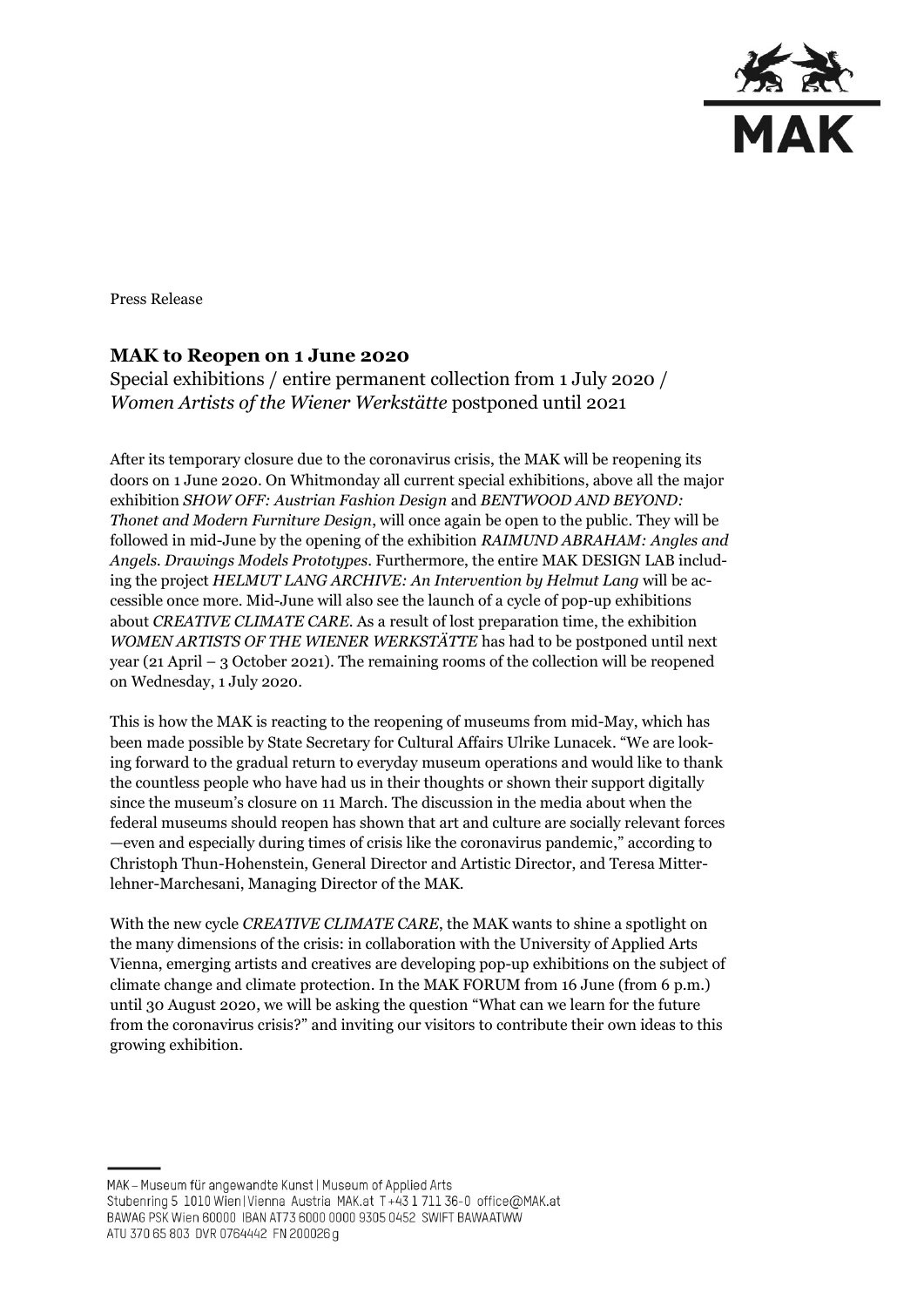

Christoph Thun-Hohenstein and Teresa Mitterlehner-Marchesani: "The coronavirus pandemic hit art and culture hard and has left many artists and creatives worried about their professional survival. At the same time, the climate crisis demands that we make radical changes to our economy and our society in order to create a model that is ecologically and socially futureproof. In this difficult situation, an applied and visionary museum like the MAK must provide guidance and ensure that designers, architects, and artists can sustainably participate in shaping the future. We need the experiments and ideas of artists and creatives to redefine progress in this digital age and help us push through a turnaround in climate policy."

The decision to postpone the exhibition *WOMEN ARTISTS OF THE WIENER WERKSTÄTTE* until 2021 was taken in order to ensure adequate preparation time and the best conditions for visitors to this major project, which has had significant resonance with the public from the moment is was announced.

The exhibition schedule for the second half of 2020 has been altered: The majority of the already open exhibitions will be extended, and new openings will be postponed until the summer. In addition to the *WOMEN ARTISTS OF THE WIENER WERKSTÄTTE*, the annual exhibition at the Josef Hoffmann Museum, Brtnice (a joint branch of the Moravian Gallery in Brno and the MAK) and the Erwin Wurm exhibition at the MAK Branch Geymüllerschlössel will be postponed until 2021. The Geymüllerschlössel will remain closed in 2020.

## **REOPENING AND EXHIBITION SCHEDULE 2020 IN DETAIL:**

### **Reopening of special exhibitions from Whitmonday, 1 June 2020:**

*SHOW OFF: Austrian Fashion Design* MAK Exhibition Hall, until 30 August 2020

*BENTWOOD AND BEYOND: Thonet and Modern Furniture Design* MAK Exhibition Hall, until 6 September 2020

*"SITZEN 69" REVISITED* MAK Permanent Collection Historicism Art Nouveau, until 23 August 2020

*OTTO PRUTSCHER: Universal Designer of Viennese Modernism* MAK Permanent Collection Contemporary Art, until 11 October 2020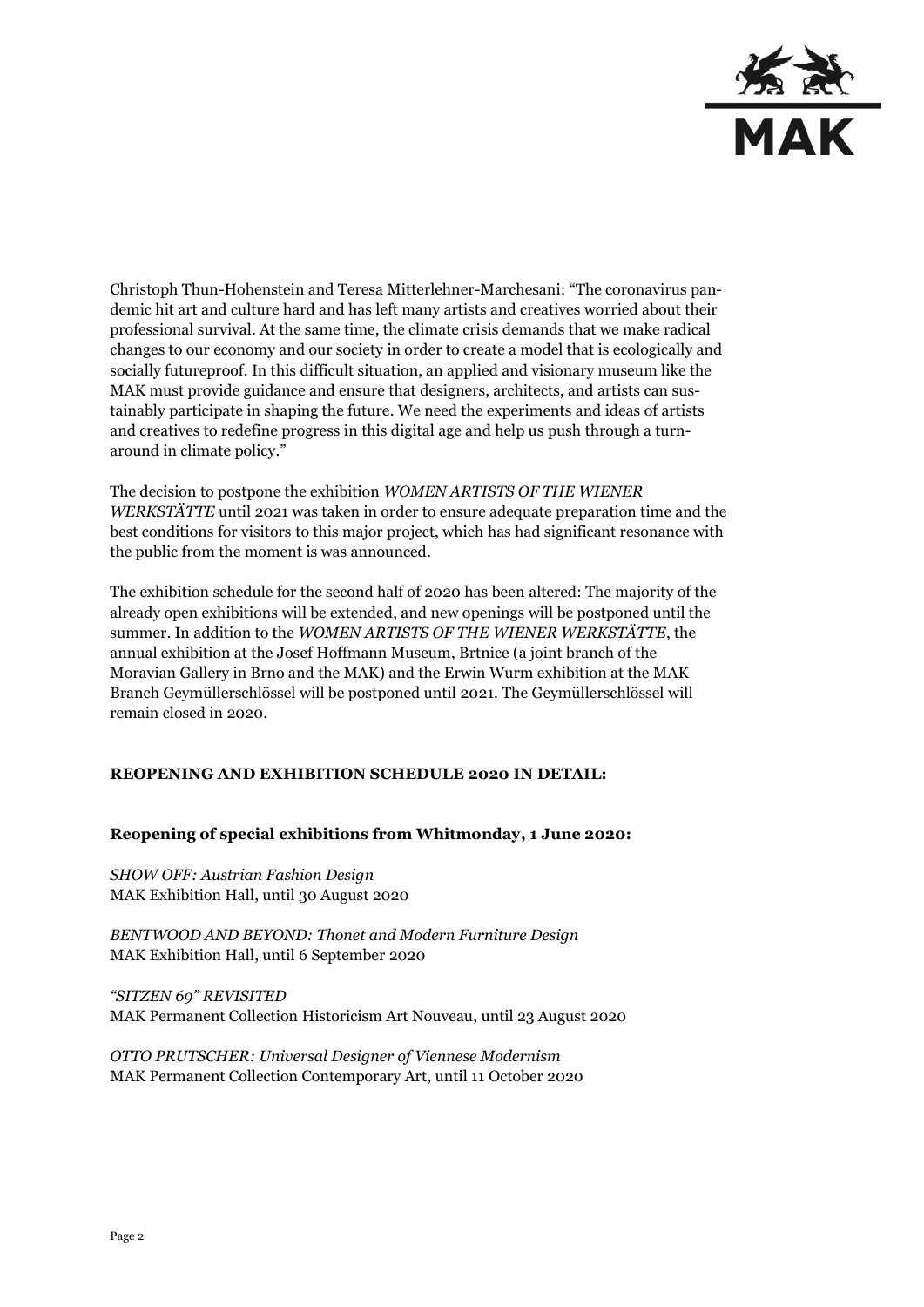

(in parallel: MAK Permanent Collection Vienna 1900 reopened)

*HUMAN BY DESIGN* (MAK DESIGN LAB) and *IN MACHINE WE TRUST* (MAK FORUM), until 7 June 2020

#### **Openings on Tuesday, 16 June 2020**

**New:** *RAIMUND ABRAHAM: Angles and Angels. Drawings Models Prototypes* MAK Works on Paper Room, 16 June (from 6 p.m.) – 18 October 2020

**New:** Pop-up exhibition 1: *CREATIVE CLIMATE CARE* (in cooperation with the University of Applied Arts Vienna) MAK GALLERY, 16 June (from 6 p.m.)  $-5$  July 2020

MAK DESIGN LAB reopened

*HELMUT LANG ARCHIVE: An Intervention by Helmut Lang* MAK DESIGN LAB, until 1 November 2020

**Opening of the remaining rooms of the permanent collection on Wednesday, 1 July 2o20**

### **(Re-) openings in the second half of 2020:**

*BAKELITE: The Georg Kargl Collection* MAK DESIGN LAB, 14 July (opening from 6 p.m.) – 26 October 2020

Pop-up exhibition 2: *CREATIVE CLIMATE CARE* (in cooperation with the University of Applied Arts Vienna) MAK GALLERY, 14 July (opening from 6 p.m.) – 23 August 2020

Pop-up exhibition 3: *CREATIVE CLIMATE CARE* (in cooperation with the University of Applied Arts Vienna) MAK GALLERY, 8 September (from 6 p.m.) – 4 October 2020

Pop-up exhibition 4: *CREATIVE CLIMATE CARE* (in cooperation with the University of Applied Arts Vienna)